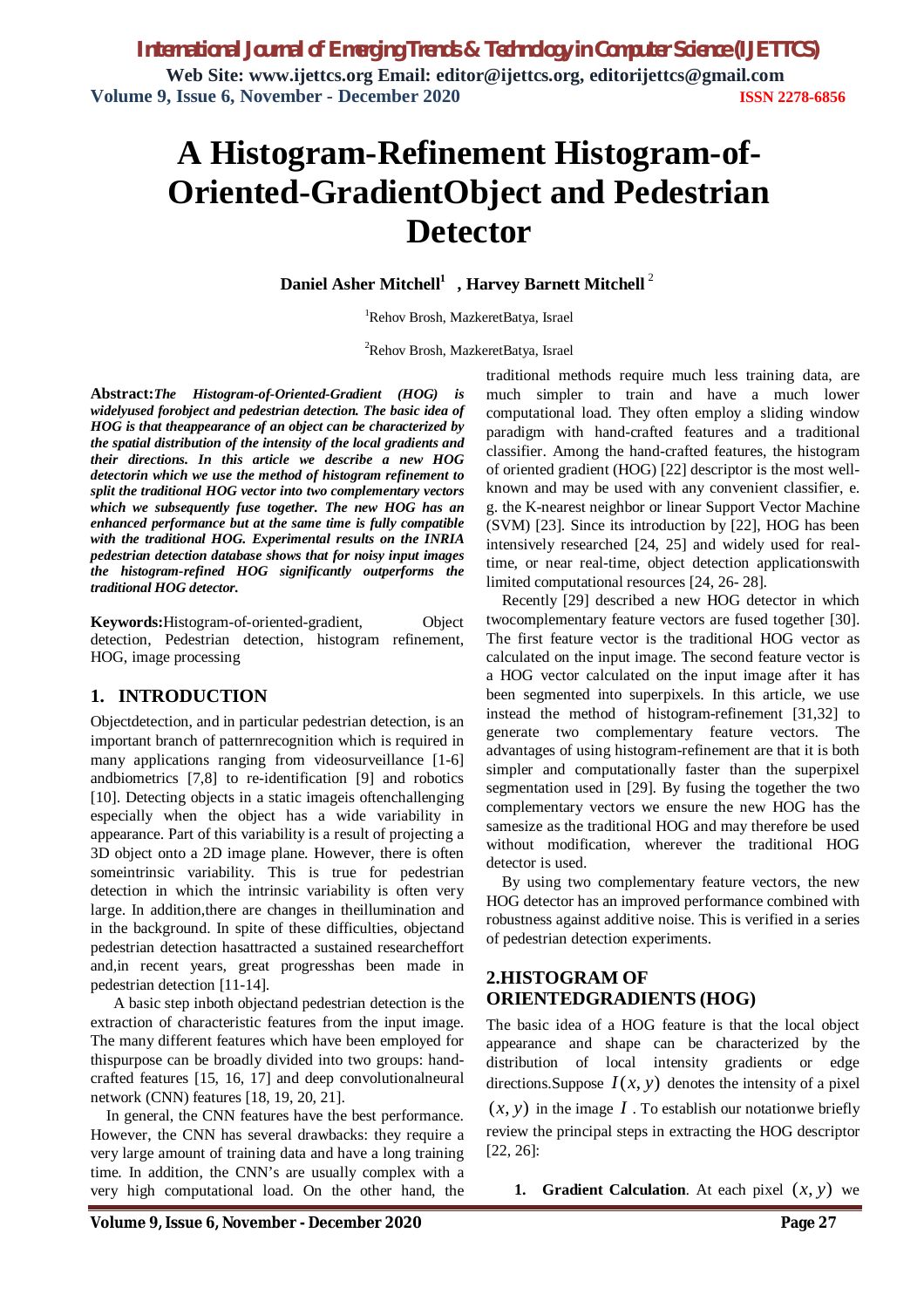## *International Journal of Emerging Trends & Technology in Computer Science (IJETTCS)* **Web Site: www.ijettcs.org Email: editor@ijettcs.org, editorijettcs@gmail.com Volume 9, Issue 6, November - December 2020 ISSN 2278-6856**

calculate the intensity gradient  $G(x, y)$  and the edge direction  $\theta(x, y)$  as follows:

$$
G(x, y) = \sqrt{G_x^2(x, y) + G_y^2(x, y)}
$$
  
 
$$
\theta(x, y) = \tan^{-1}(G_y(x, y) / G_x(x, y))
$$

where

$$
G_x(x, y) = I(x+1, y) - I(x-1, y),
$$
  
\n
$$
G_y(x, y) = I(x, y+1) - I(x, y-1),
$$

represent, respectively, the horizontal gradient and vertical gradient at the pixel  $(x, y)$ .

**2. Histogram**. The sliding window is divided into large partially overlapping spatial regions, or "blocks". Each block is then divided into  $2 \times 2$ small square regions, or "cells". For each cell  $C_m$ ,  $m \in \{1, 2, 3, 4\}$ , we quantize  $\theta(x, y)$  using 9 equal-width bins  $\Delta\theta_h, h \in \{1, 2, \ldots, 9\}$ . Then the histogram of the *m* th cell is computed as follows:

$$
H_m(\theta_h) = \sum_{(x,y)\in C_m} v_h(x,y)
$$

where

$$
v_h(x, y) = \begin{cases} G(x, y) & \text{if } \theta(x, y) \in \Delta \Theta_h, \\ 0 & \text{otherwise.} \end{cases}
$$

In each block, the four histograms  $H_m, m \in \{1,2,3,4\}$ , are concatenated to produce a  $36 - D$  feature vector. We denote the feature vector for the *i* th block as  $[f(i,1) f(i,2) \dots f(i,36)]$ .

**3. L2-Hys Normalization**. In each block we normalize the feature vector using the L2-Hys norm. This isdefined as L2-normalization followed by clipping maximum values to 0.2 and then renormalization:

$$
f_n(i, j) = g_n(i, j) / \sum_{j=1}^{36} g_n^2(i, j)),
$$
  
where  

$$
g(i, j) = f(i, j) / \sum_{j=1}^{36} f^2(i, j),
$$

and

$$
g_n(I, j) = min(g(i, j), 0.2)
$$
.

**4. Concatenation**. The normalized  $36-D$  feature vectors of all blocks in the sliding window are concatenated. This is the *normalized* HOG vector  $F_n$ :

$$
F_n = [f_n(1,1)\dots f_n(1,36) f_n(2,1)\dots].
$$

#### **3.HISTOGRAM REFINEMENT**

Histogram refinement is a method for enhancing histogram features. These are often used in image classification applications andwas first used in image retrieval systems by Pass and Zabih [31]. In an image retrieval system global histograms are used as features for retrieval purposes. In histogram refinement we first classify the pixels in an image using their local characteristic. We subsequently generate multiple histogram features which correspond to each category of pixels. In [32] each pixel is classified into one of two categories based on the skewness of the local distribution of pixel values. Mathematically, each pixel  $(x, y)$  is given an index, or *local skew property*,  $LSP(x, y)$ :

$$
LSP(x, y) = \begin{cases} 1 & \text{if } m_s > \mu_s ,\\ 0 & \text{otherwise} , \end{cases}
$$

where  $m<sub>S</sub>$  and  $\mu<sub>S</sub>$  are, respectively, the median and mean of the gray-levels of the pixels contained in the set  $S(x, y)$ .

 Until now histogram-refinement has not been used in HOG detectors. One possible reason for this is that the multiple histograms generated in histogram-refinement will substantially increase the size of the HOG vector. In the proposed histogram-refined HOG we avoid this problem by fusingtogether the multiple histograms.

#### **4.HISTOGRAM-REFINED HOG**

In the new histogram-refined HOG detector we calculate two *non-normalized* HOG vectors as follows. Initially, we calculate the classify each pixel using the local skew property  $LSP(x, y)$ . Then instead of calculating a single histogram  $H_m(\theta_h)$  for each image cell  $C_m$  we split the histogram  $H_m(\theta_h)$  into two histograms  $H'_m(\theta_h)$  and  $H''_{m}(\theta_{h})$ , where

$$
H'_{m}(\theta_{h}) = \sum_{(x,y)\in C_{m}} v_{h}(x, y) \times LSP(x, y)
$$
  

$$
H''_{m}(\theta_{h}) = \sum_{(x,y)\in C_{m}} v_{h}(x, y) \times (1 - LSP(x, y))
$$

We then use  $H'_{m}(\theta_h)$  and  $H''_{m}(\theta_h)$  to calculate two *non-normalized* HOG vectors:

$$
F' = [f'(1,1) f'(1,2) \dots f'(1,36) f'(2,1) \dots],
$$

Volume 9, Issue 6, November - December 2020 **Page 28** 

1 *j*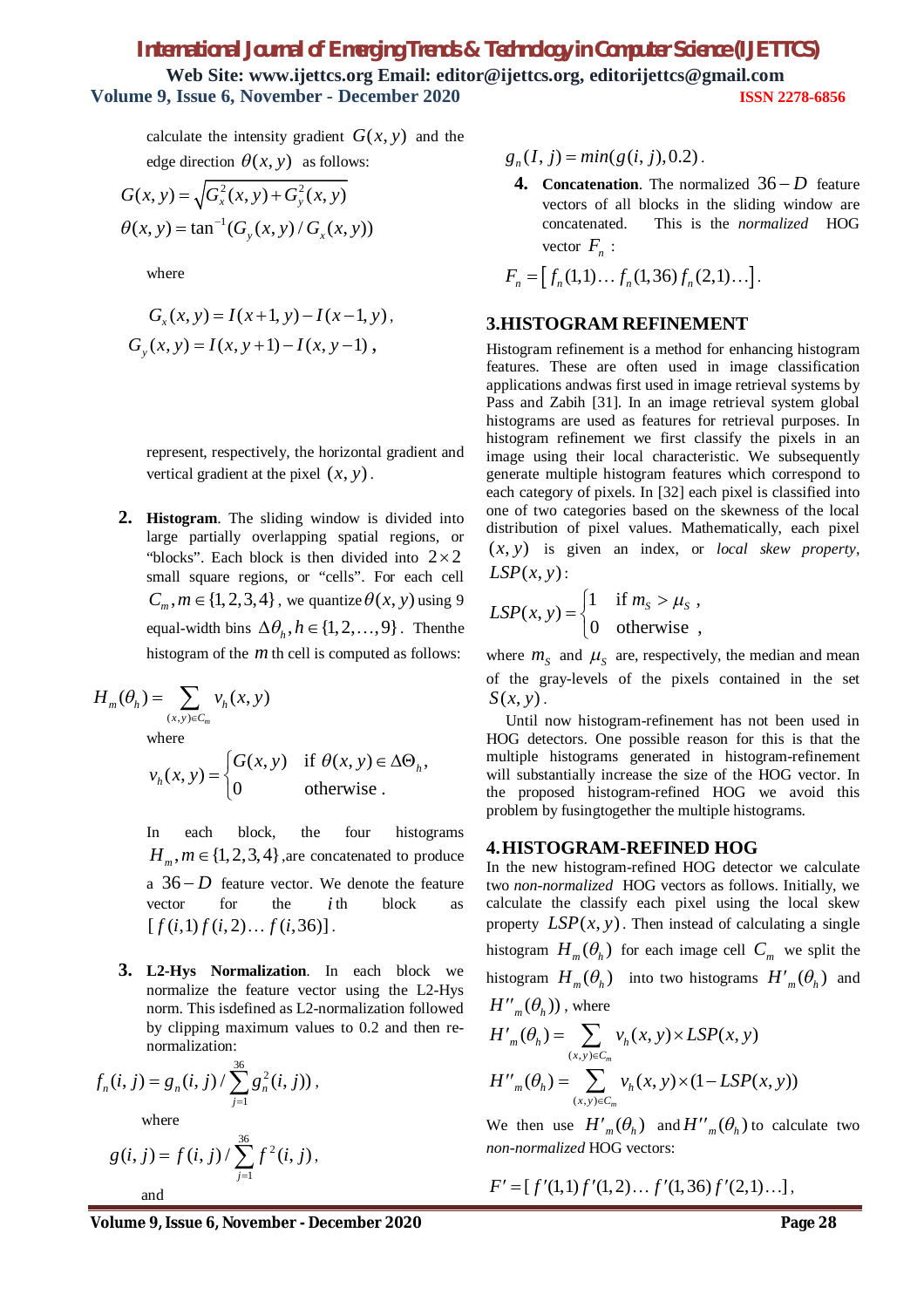# *International Journal of Emerging Trends & Technology in Computer Science (IJETTCS)*

**Web Site: www.ijettcs.org Email: editor@ijettcs.org, editorijettcs@gmail.com Volume 9, Issue 6, November - December 2020 ISSN 2278-6856**

$$
F'' = [f'(1,1)f'(1,2)... f'(1,36) f'(2,1)...].
$$

We fuse  $F'$  and  $F''$  together by multiplying them together element-by-element:

$$
\hat{f}(i, j) = f'(i, j) \times f''(i, j).
$$

The final HOG vector is obtained by L2-Hys normalizing

 $\hat{f}(i, j)$ . We denote the normalized dual HOG vector as:

$$
\hat{F}_n = \left[ \hat{f}_n(1,1) \; \hat{f}_n(1,2) \ldots \hat{f}_n(1,36) \; \hat{f}_n(2,36) \ldots \; \right].
$$

#### **5.EXPERIMENTS**

We tested the histogram-refined HOG detector on the standard INRIA pedestrian database. This contains grayscale images (size  $64 \times 128$ ) of humans cropped from a varied set of personal photographs. We randomly selected 1218 of the images as positive training examples, together with their left-right reflections (2436 images in all). A fixed set of  $12180 = 1218 \times 10$  patches sampled randomly from 1218 person-free training photos provided the negative set. A separate set of 352 positive images and 3520 negative images were selected from the INRIA database to be used as test samples. A simple linear SVM classifier was then used to classify the test images.

 To evaluate the robustness with respect to distortions and noise, we considered additive Gaussian noise (standard deviation  $\sigma$ ) and salt-and-pepper noise (noise density  $\rho$ ) andGaussian image blurring (standard deviation  $\sigma$ ). We use the original noise-free INRIA images for training while testing on the noisy images. The results shown are the average of 10 cross-validated independent runs.

Operating parameters for the HOG algorithms are given in Table 1. We give the experimental results obtained with

| Table 1. HOG operating parameters |               |  |  |  |  |
|-----------------------------------|---------------|--|--|--|--|
| Parameter                         | Value         |  |  |  |  |
| Cell size                         | 8 by 8 pixels |  |  |  |  |
| <b>Block Size</b>                 | 2 by 2 cells  |  |  |  |  |
| <b>Block Overlap</b>              | 50%           |  |  |  |  |

the traditional HOG and the new histogram-refinedHOG using the *F* value. This is defined as

$$
F = 2\frac{P \times R}{P + R}
$$

where  $P$  and  $R$  are, respectively, the precision and the recall which are defined as

$$
P = \frac{TP}{TP + FP},
$$
  

$$
R = \frac{TP}{TP + FN},
$$

where *TN*(true negative) and *TP*(true positive) are, respectively, the number of non-pedestrians and pedestrians correctly identified as non-pedestrians and pedestrians; *FP*(false positive) is the number of non-pedestrians incorrectly identified as pedestrians and *FN*(false negative) is the number of pedestrians incorrectly identified as nonpedestrians.

 The precision and recall are not independent: We may increase the recall by reducing the precision and vice versa. For this reason it is common practice to combine *P* and *R* in a single *F* value.

 In Tables 2-3we give the *F* values as measured on the test data with additive Gaussian and salt-and-pepper noise. For completeness we also give the *P* and *R* values.

We see that for additiveGaussian and salt-and-pepper noise, the performance of the histogram-refined HOG (as measured by the average  $F$  number) always exceeds that of the traditional HOG. For Gaussian noise, increases in both *P* and *R* contribute to the increase in *F*. In the case of salt-and-pepper noise, the increase in  $F$  is mainly due to an increase in *R*.

**Table 2**. Traditional vs Histogram-Refined HOG: Additive Gaussian Noise

| $\sigma$ | <b>Traditional HOG</b> |       |       | Histogram-refined HOG |       |       |
|----------|------------------------|-------|-------|-----------------------|-------|-------|
|          | R                      | P     | F     | R                     | P     | F     |
| 0        | 0.910                  | 0.919 | 0.910 | 0.916                 | 0.913 | 0.915 |
|          | 0.911                  | 0.898 | 0.905 | 0.912                 | 0.911 | 0.912 |
| 2        | 0.893                  | 0.909 | 0.901 | 0.898                 | 0.922 | 0.910 |
| 3        | 0.861                  | 0.913 | 0.886 | 0.800                 | 0.920 | 0.900 |
| 5        | 0.788                  | 0.915 | 0.846 | 0.828                 | 0.927 | 0.875 |
| 10       | 0.594                  | 0.943 | 0.729 | 0.642                 | 0.937 | 0.762 |

**Table 3**. Traditional vs Histogram-Refined HOG: Salt-and-Pepper

| $\rho$ | <b>Traditional HOG</b> |       |       | Histogram-refined HOG |       |       |
|--------|------------------------|-------|-------|-----------------------|-------|-------|
|        | R                      | P     | F     | R                     | P     | F     |
|        | 0.674                  | 0.972 | 0.796 | 0.809                 | 0.970 | 0.877 |
| 2      | 0.446                  | 0.984 | 0.614 | 0.667                 | 0.981 | 0.790 |
| 3      | 0.257                  | 0.985 | 0.408 | 0.520                 | 0.975 | 0.680 |
| 5      | 0.138                  | 0.993 | 0.243 | 0.384                 | 0.960 | 0.551 |
| 10     | 0.063                  | 1.000 | 0.118 | 0.255                 | 0.973 | 0.404 |

#### **6.CONCLUSION**

We have described an enhanced histogram-refined HOG object detector. The new HOG detector has the same input and output as the traditional HOG and may thus be used as a plug-in replacement for the traditional HOG. Detection results obtained on the standard INRIA pedestrian database show the new HOG detector is very successful in the case of additive Gaussian and salt-and pepper noise: the average recall and average precision always exceed that of the traditional HOG. For Gaussian blur, average recall of the new HOG exceeds that of the traditional HOG, while the average precision of the dual HOG is less than that of the traditional HOG.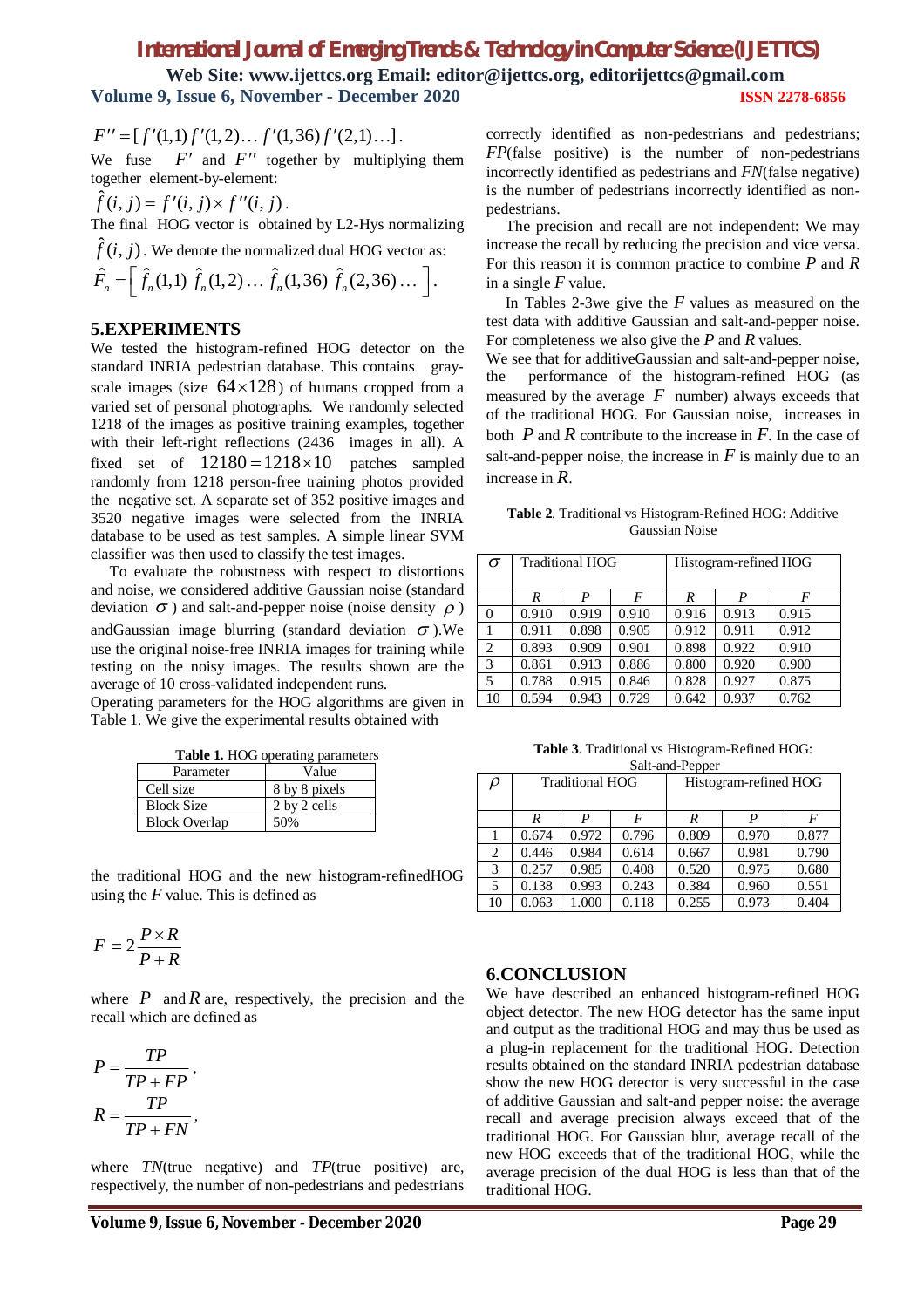### *International Journal of Emerging Trends & Technology in Computer Science (IJETTCS)*

**Web Site: www.ijettcs.org Email: editor@ijettcs.org, editorijettcs@gmail.com Volume 9, Issue 6, November - December 2020 ISSN 2278-6856**

#### **References**

[1] V. Gajjar, Y. Khandhediya, and A. Gurnani, "Human detection and tracking for video surveillance: a cognitive science approach", IEEE Int. Conf. Comp. Vis. Workshops (ICCVW), pp. 2805-2809, 2017

[2] M. Yazdi and T. Bouwmans, "New trends on moving object detection in video images captured by a moving camera: a survey," Comp. Sci. Rev, Elsevier, 2018

[3] M. Elhoseiny, A. Bakry and A. Elgammal, "Multiclass object classification in video surveillance systems: experimental study,", Proc Comp. Vis. Patt. Recog., 2013

[4] K. Mizuno, Y. Terachi, K. Takagi, S. Izumi, H. Kawaguchi and M. Yoshimoto, "Architectural Study of HOG Feature Extraction Processor for Real-Time Object Detection," IEEE Workshop Sig. Proc. Sys. Quebec City, pp. 197-202, 2012.

[5] J.-L. Chua, Y. C. Chang, and W. K. Lim, "A simple vision-based fall detection technique for indoor video surveillance," Sig. Imag. Video Proc., 9, pp. 623-633, 2015. [6] M. Bilal, A. Khan, M. U. K. Khan, and C.-M. Chong-

Min Kyung, "A low complexity pedestrian detection framework for smart video surveillance systems," IEEE Trans. Circ. Syst. Video Tech., 27, pp. 2260-2273, 2017.

[7] J. Neves, S Narducci, F. Narducci, S. Barra, and H. Proenca, "Biometric recognition in surveillance scenarios: a survey," Art. Intell. Rev., 46, pp. 515-541, 2016.

[8] I. Bouchrika, "A survey of using biometrics for smart visual surveillance: Gait recognition," In Surveillance in Action. Advanced Science and Technologies for Security Applications, P. Karampelas and T. Bourlai (eds), Springer, 2018.

[9] L. Zheng, H. Zhang, S. Sun, M. Chandraker, Y. Yang and Q. Tian, "Person re-identification in the wild," In Proc. IEEE Conf. Comp. Vis.Patt.Recogn. (CVPR), pp. 1367- 1376, 2017.

[10] L. Dong, X. Yu, L. Li, and K. K. E. Hoe, "HOG based multi-stage object detection and pose recognition for service robot", Int. Conf. Contr. Automat. Robot Vis., pp. 2495-2500, 2010.

[11] P. Dollar, C. Wojek, B. Schiele, and P. Perona, "Pedestrian detection: an evaluation of the state of the art," IEEE Trans.Patt. Anal. Mach.Intell., 34, pp. 743-761, 2012.

[12] R. Trichet, and F. Bremond, "Dataset optimization for real-time pedestrian detection," IEEE Access, 6, pp. 7719- 7727, 2018.

[13] R. Benenson, M. Omran, J. Hosang, and B. Schiele, "Ten years of pedestrian detection, what have we learned," In EECV, CVRSUAD Workshop, 2014.

[14] M. Bilal and M. S. Hanif, "Benchmark revision for hog-svm pedestrian detector through reinvigorated training and evaluation methodologies," IEEE Trans.Intell. Transport, 21, pp. 1277-1287, 2020.

[15] C. Q. Lai and S. S. Teoh, "A survey of traditional and deep learning-based histogram of oriented gradient feature," In IEEE Res. and Develop. (SCOReD), pp. 1-6, 2014.

[16] T. Georgiou, Y. Liu, W. Chen, and M. Lew, "A survey of traditional and deep learning-based features for high [17] B. Fan, Z. Wang, and F. Wu, Local Image Descriptor: Modern Approaches, Springer, 2015.

[18] Y.Guo, Y. Liu, A. Oerlemans, S. Lao, S. Wu, and M. S. Lew, "Deep learning for visual understanding: a review,"Neurocomp., 187, pp. 27-48, 2016.

[19] A. Angelova, A. Krizhevsky, V. Vanhoucke, A. S. Ogale, and D. Ferguson, "Real-time pedestrian detection with deep network cascades," In Proc. BMVC, pp. 1-12, 2015.

[20] J. Li, X. Liang, S. Shen, T. Xu, J. Feng, and S. Yan, "Scale-aware fast r-cnn for pedestrian detection," IEEE Trans. Multimedia, 20, pp. 985-996, 2018.

[21] W. Lan, J. Dang, Y. Wang, and S. Wang, "Pedestrian detection based on yolo network model," In IEEE Int. Conf.Mechantron. and Automat. (ICMA), pp. 1547-1551, 2018.

[22] N. Dalal and B. Triggs, "Histograms of oriented gradients for human detection," In Int. Conf. Comp. Vis.Patt.Recogn. (CVPR '05), pp. 886-893, 2005.

[23] H. Bristow and S. Lucey, "Why do linear svm's trained on hog features perform so well?," ArXiv, 1406.2419, 2014.

[24] V.-D. Hoang, M.-H. Le, K.-H. Jo, "Hybrid cascade boosting machine using variant scale blocks based hog features for pedestrian detection," Neurocomp., 135, pp. 357-366, 2014.

[25] R. Trichet and F. Bremond, "How to train your dragon: Best practices in pedestrian classifier training," IEEE Access, 8, pp. 3527-3538, 2020.

[26] K. Piniarski, P. Pawlowski, and A. Dabrowski, "Tuning of classifiers to speed-up detection of pedestrians in infrared images," Sensors, 18, pp. 4363, 2020.

[27] J. H. Luo and C. H. Lin, "Pure fpga implementation of an hog based real-time pedestrian detection system," Sensors, 18, pp. 1174, 2018.

[28] A. Helali, H. Ameur, J. M. Gorritz, J. Ramirez, and H. Maaref, "Hardware implementations of real-time pedestrian detection systems," Neural Comp. App., 32, pp. 12859- 12871, 2020.

[29] H. B. Mitchell and D. A. Mitchell, "Dual Superpixel HOG pedestrian detector," Int. J. Emerging Trends Tech Comp. Sci., 9, No. 5, 2020

[30] H. B. Mitchell, Data Fusion: Concepts and Ideas,Springer, 2012.

[31] G. Pass, and R. Zabih, "Histogram refinement for content based image retrieval,", Proc IEEE Workshop App Comp Vis, pp. 96-102, 1996

[32] A. K. Tiwari, V. Kanhanangad, R. B. Pachori, "Histogram refinement for texture descriptor based image retrieval," Sig Proc: Imag Comm, 53, pp. 73-85, 2017

#### **AUTHORS**

**D. A. Mitchell** was born and educated in Israel. He is currently an undergraduate studying in the department of Electrical Engineering at Ben-Gurion University of the Negev. His research interests are signal processing, computer vision, deep learning, virtual reality and telepresence.